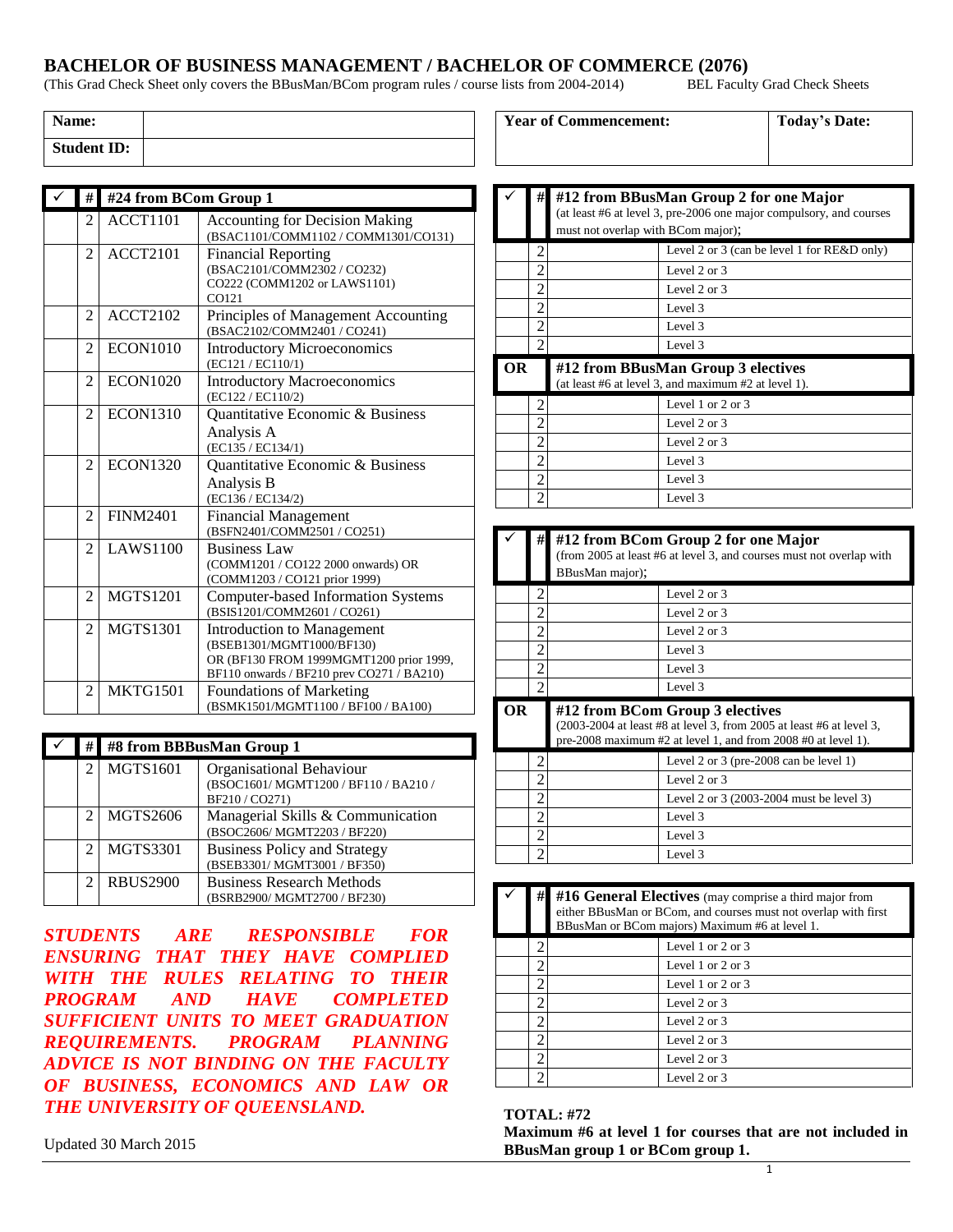# **BACHELOR OF BUSINESS MANAGEMENT / BACHELOR OF COMMERCE (2076)**

| (This Grad Check Sheet only covers the BBusMan/BCom program rules / course lists from 2004-2014)<br><b>BEL Faculty Grad Check Sheets</b> |                                       |  |  |  |
|------------------------------------------------------------------------------------------------------------------------------------------|---------------------------------------|--|--|--|
| <b>BBusMan MAJORS</b>                                                                                                                    | <b>Business Economics</b> (from 2013) |  |  |  |
| #12 from BBusMan Group 2 for one Major                                                                                                   | #<br>$#12$ (at least #6 at level 3)   |  |  |  |
| (at least #6 at level 3, pre-2006 one major compulsory, and courses must not                                                             | $#4$ from                             |  |  |  |
| overlap with BCom major).                                                                                                                | <b>ECON2410</b><br>2 <sub>1</sub>     |  |  |  |
|                                                                                                                                          | <b>ECON2420</b><br><sup>2</sup>       |  |  |  |
| <b>General Management</b> (pre-2006 only)                                                                                                | $#8$ from                             |  |  |  |
| Level 2 and 3 courses listed in BBusMan St Lucia majors. This major cannot be                                                            | ECON2060                              |  |  |  |
| taken in conjunction with any other major.<br>$\#$   $\#$ 12 (at least $\#$ 6 at level 3)                                                | <b>ECON2070</b>                       |  |  |  |
|                                                                                                                                          |                                       |  |  |  |

| # | $#12$ (at least #6 at level 3) |              |
|---|--------------------------------|--------------|
|   |                                | Level 2 or 3 |
|   |                                | Level 2 or 3 |
|   |                                | Level 2 or 3 |
|   |                                | Level 3      |
|   |                                | Level 3      |
|   |                                | Level 3      |

|           | <b>Management and Organisations (pre-2007 only)</b> |                                |                               |  |
|-----------|-----------------------------------------------------|--------------------------------|-------------------------------|--|
|           | #                                                   | $#12$ (at least #6 at level 3) |                               |  |
| #4 from   |                                                     |                                |                               |  |
|           | 2                                                   | <b>MGTS2603</b>                | (BSOC2603 / MGMT2200 / BF212) |  |
|           | $\mathfrak{D}$                                      | <b>MGTS3601</b>                | (BSOC3601 / MGMT3000 / BF310) |  |
| $#8$ from |                                                     |                                |                               |  |
|           | 2                                                   | <b>MGTS2604</b>                | (BSOC2604 / MGMT2201 / BF213) |  |
|           | 2                                                   | <b>MGTS2607</b>                | (BSOC2607 / MGMT2204 / BF240) |  |
|           | 2                                                   | <b>MGTS3602</b>                | (BSOC3602 / MGMT3201 / BF320) |  |
|           | $\mathfrak{D}$                                      | <b>MKTG2501</b>                | (BSMK2501 / MGMT2100 / BF200) |  |
|           | 2                                                   | <b>POLS2407</b>                |                               |  |
|           | 2                                                   | <b>TIMS3302</b>                | (BSEB3302 / MGMT3002 / BF351) |  |

| <b>Advertising</b> (from 2010) |   |                 |                                |  |
|--------------------------------|---|-----------------|--------------------------------|--|
|                                | # |                 | $#12$ (at least #6 at level 3) |  |
| $#4$ from                      |   |                 |                                |  |
|                                | 2 | ADVT2509        | (MKTG3502)                     |  |
|                                | 2 | ADVT3505        | (MKTG3505)                     |  |
| #8 from                        |   |                 |                                |  |
|                                | 2 | ADVT2506        | (MKTG2506)                     |  |
|                                | 2 | <b>ADVT2510</b> | (ORGC2602)                     |  |
|                                | 2 | <b>ADVT2511</b> | (ORGC3621)                     |  |
|                                | 2 | ADVT3506        | (ORGC3608)                     |  |
|                                | 2 | ADVT3507        | (ORGC3622)                     |  |
|                                | 2 | ADVT3508        | (RBUS3906)                     |  |

| eBusiness |                                      |                                |                                                                   |
|-----------|--------------------------------------|--------------------------------|-------------------------------------------------------------------|
|           | #                                    | $#12$ (at least #6 at level 3) |                                                                   |
|           | $\overline{2}$                       | <b>INFS2233</b>                | (compulsory pre-2006)<br>(BSIS2203 / COMM2901)                    |
|           | $\mathfrak{D}$                       | <b>INFS2244</b>                | (compulsory pre-2006)<br>(BSIS2204 / COMM2902)                    |
|           | $\mathfrak{D}$                       | <b>MGTS3204</b>                | (compulsory pre-2006)<br>(BSIS3204 / COMM3904)                    |
|           | 2                                    | <b>MGTS3205</b>                | (compulsory pre-2006)<br>(BSIS3205 / COMM3905)                    |
|           | $\mathfrak{D}$                       | <b>MGTS3207</b>                | (BSIS3207 / MGMT3305)                                             |
|           | 2                                    | <b>MGTS3208</b>                | (from 2006)                                                       |
|           |                                      |                                | Previous courses are only applicable if you were enrolled in this |
|           | program during the specified year/s. |                                |                                                                   |
|           | 2                                    | <b>ACCT3201</b>                | $(\text{pre-2006})$ (BSIS3201 / COMM3603 / CO362)                 |
|           | $\mathfrak{D}$                       | <b>LAWS5151</b>                | $(pre-2006)$                                                      |
|           | 2                                    | <b>MKTG2506</b>                | (pre-2006) (BSMK3506 / MGMT2105)                                  |

|                                                   |                | $\mu_{\text{nonness}}$ Leonomics (nom 2019) |                                             |  |
|---------------------------------------------------|----------------|---------------------------------------------|---------------------------------------------|--|
| $\checkmark$<br>$\#$ #12 (at least #6 at level 3) |                |                                             |                                             |  |
| $\frac{1}{44}$ from                               |                |                                             |                                             |  |
|                                                   |                | 2 ECON2410                                  |                                             |  |
|                                                   | $\overline{2}$ | <b>ECON2420</b>                             |                                             |  |
| #8 from                                           |                |                                             |                                             |  |
|                                                   | $\overline{c}$ | <b>ECON2060</b>                             |                                             |  |
|                                                   | $\overline{c}$ | <b>ECON2070</b>                             |                                             |  |
|                                                   | $\overline{2}$ | <b>ECON2200</b>                             |                                             |  |
|                                                   | $\overline{2}$ | <b>ECON2500</b>                             |                                             |  |
|                                                   | $\overline{c}$ | <b>ECON2540</b>                             |                                             |  |
|                                                   | $\overline{2}$ | <b>ECON2800</b>                             |                                             |  |
|                                                   | $\overline{2}$ | <b>ECON2810</b>                             |                                             |  |
|                                                   | $\overline{2}$ | <b>ECON3210</b>                             |                                             |  |
|                                                   | $\overline{2}$ | <b>ECON3220</b>                             |                                             |  |
|                                                   | $\overline{2}$ | <b>ECON3430</b>                             |                                             |  |
|                                                   | $\overline{2}$ | <b>ECON3440</b>                             |                                             |  |
|                                                   |                | <b>Business Economics</b> (from 2008-2012)  |                                             |  |
| ✓                                                 | #              | #12 (at least #6 at level 3)                |                                             |  |
| #10 from                                          |                |                                             |                                             |  |
|                                                   | $\overline{2}$ | ECON2410                                    |                                             |  |
|                                                   | $\overline{2}$ | <b>ECON2420</b>                             |                                             |  |
|                                                   | $\overline{2}$ | <b>ECON3220</b>                             |                                             |  |
|                                                   | $\overline{2}$ | <b>ECON3430</b>                             | (sem 1/08 only - may take ECON3550 in lieu) |  |
|                                                   | $\overline{2}$ | <b>ECON3440</b>                             |                                             |  |
| #2 from                                           |                |                                             |                                             |  |
|                                                   | $\overline{2}$ | <b>ECON2060</b>                             |                                             |  |
|                                                   | $\overline{2}$ | <b>ECON2200</b>                             |                                             |  |
|                                                   | $\sqrt{2}$     | <b>ECON2540</b>                             |                                             |  |
|                                                   | $\mathfrak{D}$ | <b>ECON2800</b>                             |                                             |  |
|                                                   |                | <b>Business Economics</b> (pre-2008)        |                                             |  |
| ✓                                                 | #              | #12 (at least #6 at level 3)                |                                             |  |
| #4 from                                           |                |                                             |                                             |  |
|                                                   | 2              | <b>ECON2400</b>                             |                                             |  |
|                                                   | $\overline{2}$ | <b>ECON2420</b>                             |                                             |  |
| #8 from                                           |                |                                             |                                             |  |
|                                                   | 2              | <b>ECON2200</b>                             |                                             |  |
|                                                   | $\overline{2}$ | <b>ECON2700</b>                             |                                             |  |
|                                                   | $\overline{2}$ | <b>ECON2800</b>                             |                                             |  |
|                                                   | $\overline{2}$ | <b>ECON3220</b>                             |                                             |  |
|                                                   | $\overline{2}$ | <b>ECON3430</b>                             |                                             |  |
|                                                   | $\overline{2}$ | <b>ECON3440</b>                             |                                             |  |
|                                                   |                |                                             |                                             |  |

|           | <b>Human Resource Management and Industrial Relations</b> |                                |                               |  |
|-----------|-----------------------------------------------------------|--------------------------------|-------------------------------|--|
|           | $(\text{pre-2007})$                                       |                                |                               |  |
|           | #                                                         | $#12$ (at least #6 at level 3) |                               |  |
| $#4$ from |                                                           |                                |                               |  |
|           | 2                                                         | <b>MGTS2604</b>                | (BSOC2604 / MGMT2201 / BF213) |  |
|           | 2                                                         | MGTS2607                       | (BSOC2607 / MGMT2204 / BF240) |  |
| $#8$ from |                                                           |                                |                               |  |
|           | 2                                                         | <b>MGTS2603</b>                | (BSOC2603 / MGMT2200 / BF212) |  |
|           | 2                                                         | <b>MGTS3601</b>                | (BSOC3601 / MGMT3000 / BF310) |  |
|           | 2                                                         | MGTS3602                       | (BSOC3602 / MGMT3201 / BF320) |  |
|           | $\mathfrak{D}$                                            | <b>MGTS3603</b>                | (BSOC3603 / MGMT3202 / BF311) |  |
|           | $\mathcal{D}_{\mathcal{L}}$                               | <b>MGTS3604</b>                | (BSOC3604 / MGMT3203 / BF312) |  |
|           | $\mathcal{L}$                                             | <b>MGTS3605</b>                | (BSOC3605 / MGMT3204 / BF340) |  |
|           |                                                           |                                |                               |  |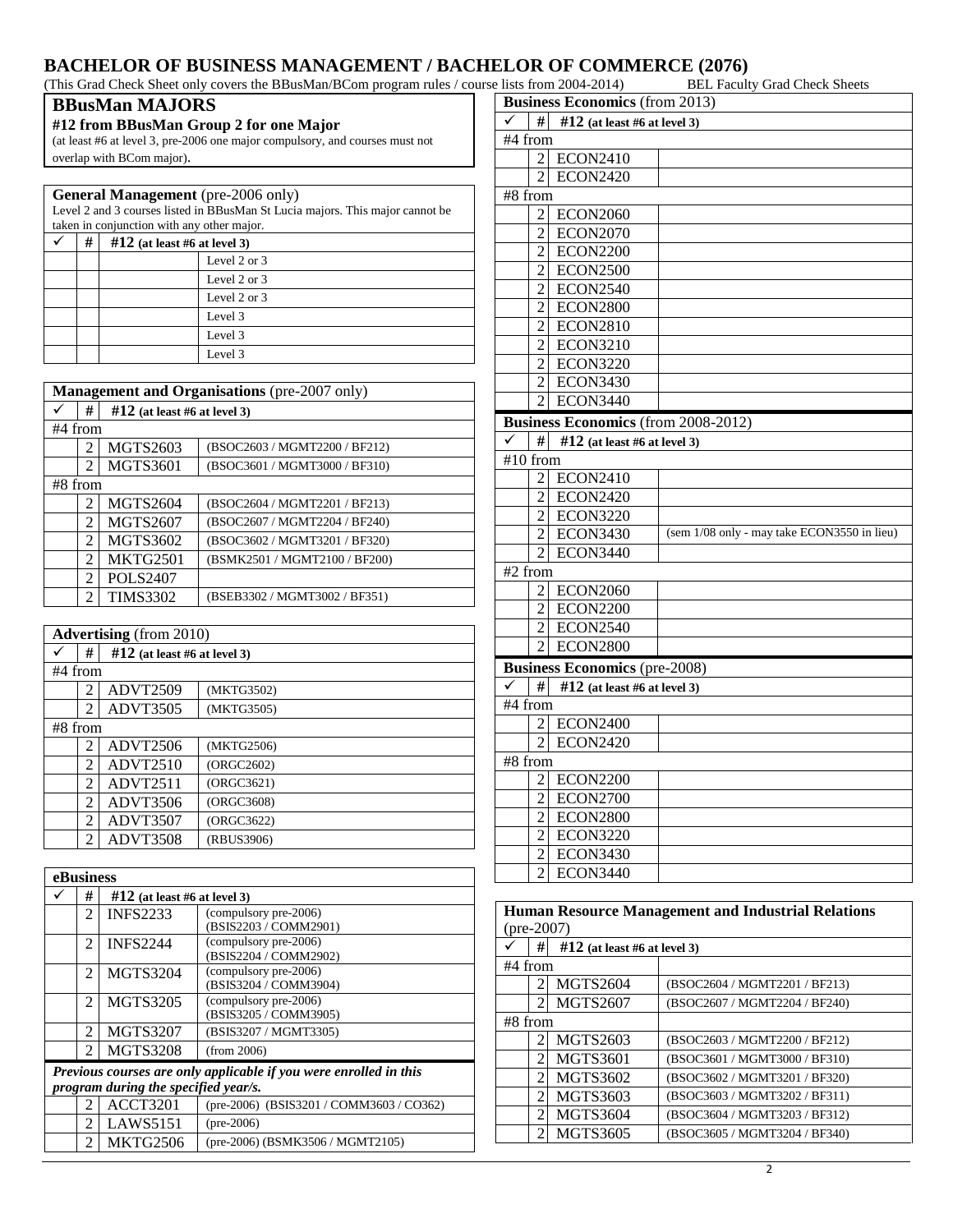## **BACHELOR OF BUSINESS MANAGEMENT / BACHELOR OF COMMERCE (2076)**

(This Grad Check Sheet only covers the BBusMan/BCom program rules / course lists from 2004-2014) BEL Faculty Grad Check Sheets

| <b>Human Resources</b> (from 2007) |   |                                |                               |  |
|------------------------------------|---|--------------------------------|-------------------------------|--|
|                                    | # | $#12$ (at least #6 at level 3) |                               |  |
| #4 from                            |   |                                |                               |  |
|                                    | 2 | MGTS2604                       | (BSOC2604 / MGMT2201 / BF213) |  |
|                                    | 2 | MGTS2607                       | (BSOC2607 / MGMT2204 / BF240) |  |
| $#8$ from                          |   |                                |                               |  |
|                                    | 2 | MGTS2603                       | (BSOC2603 / MGMT2200 / BF212) |  |
|                                    | 2 | MGTS3601                       | (BSOC3601 / MGMT3000 / BF310) |  |
|                                    | 2 | <b>MGTS3602</b>                | (BSOC3602 / MGMT3201 / BF320) |  |
|                                    | 2 | MGTS3603                       | (BSOC3603 / MGMT3202 / BF311) |  |
|                                    | 2 | MGTS3604                       | (BSOC3604 / MGMT3203 / BF312) |  |
|                                    | 2 | MGTS3605                       | (BSOC3605 / MGMT3204 / BF340) |  |
|                                    | 2 | MGTS3606                       |                               |  |
|                                    | 2 | MGTS3607                       |                               |  |

| <b>International Business</b> |                                                                   |                                 |                                          |  |
|-------------------------------|-------------------------------------------------------------------|---------------------------------|------------------------------------------|--|
|                               | #                                                                 | $\#12$ (at least #6 at level 3) |                                          |  |
|                               | 2                                                                 | <b>IBUS2301</b>                 | (BSEB2301 / MGMT2400 / BF260)            |  |
|                               | 2                                                                 | <b>IBUS2302</b>                 | (BSEB2302)                               |  |
|                               | 2                                                                 | <b>IBUS3303</b>                 | (BSEB3303 / MGMT3400 / BF360)            |  |
|                               | $\mathfrak{D}$                                                    | <b>IBUS3304</b>                 | (BSEB3304 / MGMT3401 / BF361)            |  |
|                               | $\mathfrak{D}$                                                    | <b>IBUS3305</b>                 | (BSEB3305 / MGMT3402 / BF363)            |  |
|                               | $\mathfrak{D}$                                                    | <b>IBUS3306</b>                 | (BSEB3306 / MGMT3403)                    |  |
|                               | $\mathcal{D}_{\cdot}$                                             | <b>IBUS3309</b>                 | (from 2010)                              |  |
|                               | 2                                                                 | <b>MGTS3606</b>                 | (from 2010)                              |  |
|                               | Previous courses are only applicable if you were enrolled in this |                                 |                                          |  |
|                               | program during the specified year/s.                              |                                 |                                          |  |
|                               | 2                                                                 | <b>IBUS3305</b>                 | $(pre-2013)$                             |  |
|                               | 2                                                                 | <b>IBUS3308</b>                 | $(2006 - 2009)$                          |  |
|                               | 2                                                                 | MGTS3606                        | (pre-2006) (BSOC3606 / MGMT3205 / BF341) |  |
|                               | $\mathfrak{D}$                                                    | MKTG2504                        | (pre-2006) (BSMK2504 / MGMT2103 / BF203) |  |
|                               | 2                                                                 | MGTS3606                        | $(2006 - 2009)$                          |  |
|                               |                                                                   | or                              |                                          |  |
|                               |                                                                   | MKTG2504                        |                                          |  |

|           | <b>Marketing</b>                                                  |                                      |                                                         |  |  |
|-----------|-------------------------------------------------------------------|--------------------------------------|---------------------------------------------------------|--|--|
|           | #                                                                 | $\#12$ (at least #6 at level 3)      |                                                         |  |  |
| $#4$ from |                                                                   |                                      |                                                         |  |  |
|           | 2                                                                 | <b>MKTG2501</b>                      | (compulsory from 2010)<br>(BSMK2501 / MGMT2100 / BF200) |  |  |
|           | $\mathfrak{D}$                                                    | MKTG3501                             | (compulsory from 2010)<br>(BSMK3501 / MGMT3100 / BF300) |  |  |
| $#8$ from |                                                                   |                                      |                                                         |  |  |
|           | $\overline{c}$                                                    | <b>MKTG2505</b>                      | (from 2010)                                             |  |  |
|           | $\mathfrak{D}$                                                    | <b>MKTG2508</b>                      | (from 2007)                                             |  |  |
|           | $\mathfrak{D}$                                                    | MKTG2511                             | (from 2010)                                             |  |  |
|           | 2                                                                 | <b>MKTG3503</b>                      | (from 2007) (MGMT3102)                                  |  |  |
|           | $\mathfrak{D}$                                                    | <b>MKTG3504</b>                      | (BSMK3504 / MGMT3104 / BF333)                           |  |  |
|           | $\mathfrak{D}$                                                    | MKTG3509                             | (from 2010)                                             |  |  |
|           | Previous courses are only applicable if you were enrolled in this |                                      |                                                         |  |  |
|           |                                                                   | program during the specified year/s. |                                                         |  |  |
|           | $\mathfrak{D}$                                                    | <b>MKTG2502</b>                      | (pre-2007) (BSMK2502 / MGMT2101 / BF201)                |  |  |
|           | $\overline{c}$                                                    | <b>MKTG2503</b>                      | (pre-2010) (BSMK2503 / MGMT2102 / BF202)                |  |  |
|           | 2                                                                 | MKTG2504                             | (pre-2010) (BSMK2504 / MGMT2103 / BF203)                |  |  |
|           | $\overline{c}$                                                    | <b>MKTG2506</b>                      | (pre-2007) (BSMK2506 / MGMT2105)                        |  |  |
|           | 2                                                                 | <b>MKTG3502</b>                      | (pre-2010) (BSMK3502 / MGMT3101 / BF301)                |  |  |
|           | 2                                                                 | <b>MKTG3505</b>                      | $(2007 - 2009)$                                         |  |  |

|                                                                   | <b>Physical Activity</b> (BExSS/BBusMan students only from 2013) |                                |              |
|-------------------------------------------------------------------|------------------------------------------------------------------|--------------------------------|--------------|
|                                                                   | #                                                                | $#12$ (at least #6 at level 3) |              |
| $#4$ from                                                         |                                                                  |                                |              |
|                                                                   |                                                                  | <b>HMST3103</b>                |              |
|                                                                   | 2                                                                | <b>HPRM3000</b>                |              |
|                                                                   | $#8$ from                                                        |                                |              |
|                                                                   | 2                                                                | ADVT3505                       | (MKTG3505)   |
|                                                                   | 2                                                                | <b>MGTS2603</b>                |              |
|                                                                   | 2                                                                | <b>MGTS2604</b>                |              |
|                                                                   | 2                                                                | <b>MKTG3503</b>                | (MGMT3102)   |
|                                                                   | 2                                                                | <b>TIMS3302</b>                |              |
| Previous courses are only applicable if you were enrolled in this |                                                                  |                                |              |
|                                                                   | program during the specified year/s.                             |                                |              |
|                                                                   | $\mathfrak{D}$                                                   | <b>HMST2190</b>                | $(pre-2013)$ |

| <b>Real Estate and Development</b> |                |                                   |                         |  |
|------------------------------------|----------------|-----------------------------------|-------------------------|--|
|                                    | #              | $#12$ (at least #6 at level 3)    |                         |  |
|                                    | $\mathfrak{D}$ | <b>LAWS2000</b>                   | (REDE2200)              |  |
|                                    | 2              | <b>REDE1100</b>                   |                         |  |
|                                    | $\mathfrak{D}$ | <b>REDE3100</b>                   |                         |  |
|                                    | 2              | <b>REDE3101</b>                   |                         |  |
|                                    | $\mathfrak{D}$ | <b>REDE3200</b>                   |                         |  |
|                                    | 2              | <b>REDE3201</b>                   |                         |  |
|                                    |                | Additional for full accreditation |                         |  |
|                                    | $\mathfrak{D}$ | <b>GEOG2000</b>                   | <b>General Elective</b> |  |
|                                    | $\mathfrak{D}$ | <b>PLAN1001</b>                   | General Elective        |  |
|                                    | $\mathfrak{D}$ | <b>REDE1300</b>                   | <b>General Elective</b> |  |
|                                    | $\mathcal{L}$  | <b>REDE2201</b>                   | <b>General Elective</b> |  |
|                                    | $\mathfrak{D}$ | REDE3102                          | <b>General Elective</b> |  |
|                                    | 2              | <b>REDE3202</b>                   | <b>General Elective</b> |  |

| <b>Sustainability</b> (from 2010) |                |                                |                        |  |
|-----------------------------------|----------------|--------------------------------|------------------------|--|
|                                   | #              | $#12$ (at least #6 at level 3) |                        |  |
| #4 from                           |                |                                |                        |  |
|                                   | 2              | <b>TIMS3302</b>                | (compulsory from 2013) |  |
|                                   | 2              | <b>TIMS3309</b>                | (compulsory from 2013) |  |
| $#8$ from                         |                |                                |                        |  |
|                                   | 2              | <b>ENVM2100</b>                | (from 2013)            |  |
|                                   | $\mathfrak{D}$ | <b>ENVM2200</b>                | (from 2013)            |  |
|                                   | 2              | <b>ENVM2522</b>                |                        |  |
|                                   | 2              | <b>ENVM2524</b>                |                        |  |
|                                   | 2              | <b>ENVM3524</b>                |                        |  |
|                                   | 2              | <b>ENVM3525</b>                | (from 2013)            |  |
|                                   | 2              | <b>ENVM3526</b>                |                        |  |